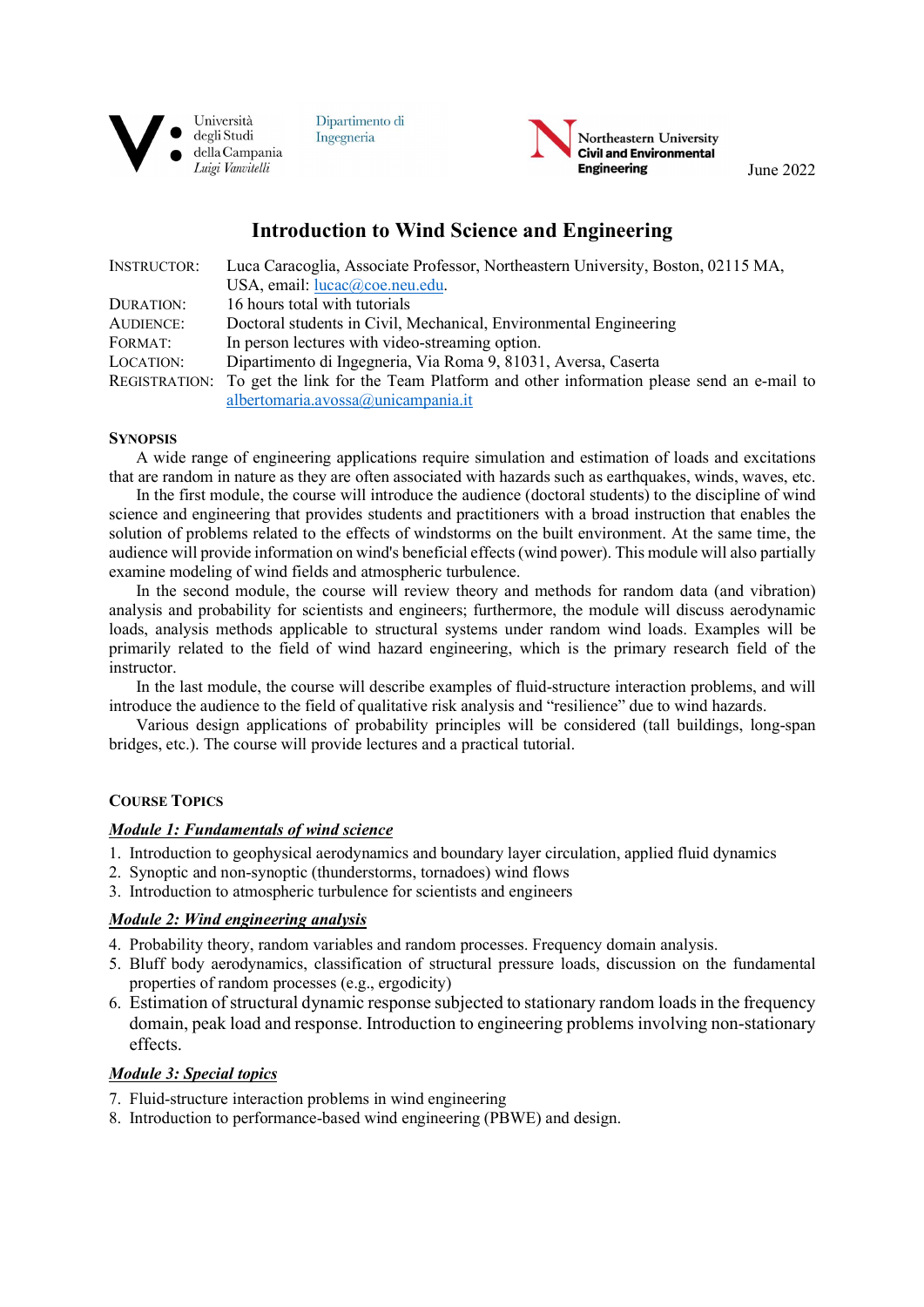#### SCHEDULE OF CLASSES (16 HOURS, 3.0 CFU)

- 1. (Tue) June 7, 11:00 to 13:00 CEST, Review of applied fluid mechanics, geophysical aerodynamics, atmospheric circulation, stable vs. unstable fluid flows (2 hours – Room 2C)
- 2. *(Tue) June 7*, 14:30 to 16:30 CEST, Introduction to atmospheric boundary layer synoptic winds, wind flow profiles and turbulence (2 hours – Room 2C)
- 3. (Thurs.) June 9, 11:00 to 13:00 CEST, Special wind flows: tropical cyclones (i.e., hurricanes), "medicanes", non-synoptic winds (thunderstorms, tornadoes) (2 hours – Room 2C)
- 4. (Thurs.) June 9, 14:30 to 16:30 CEST, Review of probability and statistics for scientists and engineers (2 hours – Room 2C)
- 5. (Tue) June 21, 10:00 to 12:00 CEST, Review of random vibrations, structural & dynamic wind engineering (2 hours – Aula Magna)
- 6. (Tue) June 21, 14:30 to 16:30 CEST, Wind-induced vibrations on infrastructural systems: derivation and examples (towers, tall buildings, long-span bridges, etc., 2 hours – Aula Magna)
- 7. (Tue) June 28, 11:00 to 13:00 CEST, Fluid-structure interaction phenomena for flexible systems: aeroelasticity (2 hours – Aula Magna)
- 8. (Tue) June 28, 14:30 to 16:30 CEST, Practical tutorial: Design of a wind compliant structure (2 hours – Aula Magna)

#### PRELIMINARY SUGGESTED READINGS

#### Books

Dinamica delle strutture, G. Muscolino, McGraw-Hill, Milan, Italy, 2002 (in Italian)

- Random data analysis and measurement procedures (3rd edition), J.S. Bendat, A.G. Piersol, John Wiley and Sons, New York, NY, USA, 2000
- Random vibrations: analysis of structural and mechanical systems, L.D. Lutes, S. Sarkani, Elsevier Butterworth–Heinemann, Burlington, MA, USA, 2004
- Wind Effects on Structures: Modern Structural Design for Wind  $(4<sup>th</sup>$  edition), E. Simiu and D.H. Yeo, Wiley-Blackwell, 2019.
- Multi-hazard approaches to civil infrastructure engineering, P. Gardoni and J.M. LaFave Editors, Springer International Publishing, Switzerland, 2016
- Urban resilience for emergency and response recovery, G.P. Cimellaro, Springer International Publishing, Switzerland, 2016

Journal papers

- Estimating life-cycle monetary losses due to wind hazards: fragility analysis of long-span bridges, D.-W. Seo, L. Caracoglia, Engineering Structures, Vol. 56, 2013, pp. 1593–1606, DOI: 10.1016/j.engstruct. 2013.07.031
- A unified framework for performance-based wind engineering of tall buildings in hurricane-prone regions based on lifetime intervention-cost estimation, W. Cui, L. Caracoglia, Structural Safety, Vol. 73, 2018, pp. 75-86, DOI: 10.1016/j.strusafe.2018.02.003
- Computationally efficient stochastic approach for the fragility analysis of vertical structures subjected to thunderstorm downburst winds, V.Le, L. Caracoglia, Engineering Structures, Vol. 165, 2018, pp. 152-169, DOI: 10.1016/j.engstruct.2018.03.007
- Unified stochastic dynamic and damage cost model for the structural analysis of tall buildings in thunderstormlike winds, L. Caracoglia, ASCE-ASME Journal of Risk and Uncertainty in Engineering Systems, Part A: Civil Engineering, Vol. 4, No. 4, 2018, 04018043 (17 pages), DOI: 10.1061/AJRUA6.0000999.
- Exploring the impact of "climate change" on lifetime replacement costs for long-span bridges prone to torsional flutter, D.-W. Seo, L. Caracoglia, Journal of Wind Engineering and Industrial Aerodynamics, Vol. 140, 2015, pp. 1-9, DOI: 10.1016/j.jweia.2015.01.013

Layered Stochastic Approximation Monte-Carlo method for tall building and tower fragility in mixed wind load climates, L. Zhang, L. Caracoglia, Engineering Structures, Vol. 239, 2021, 112159, DOI: 10.1016/ j.engstruct.2021.112159.